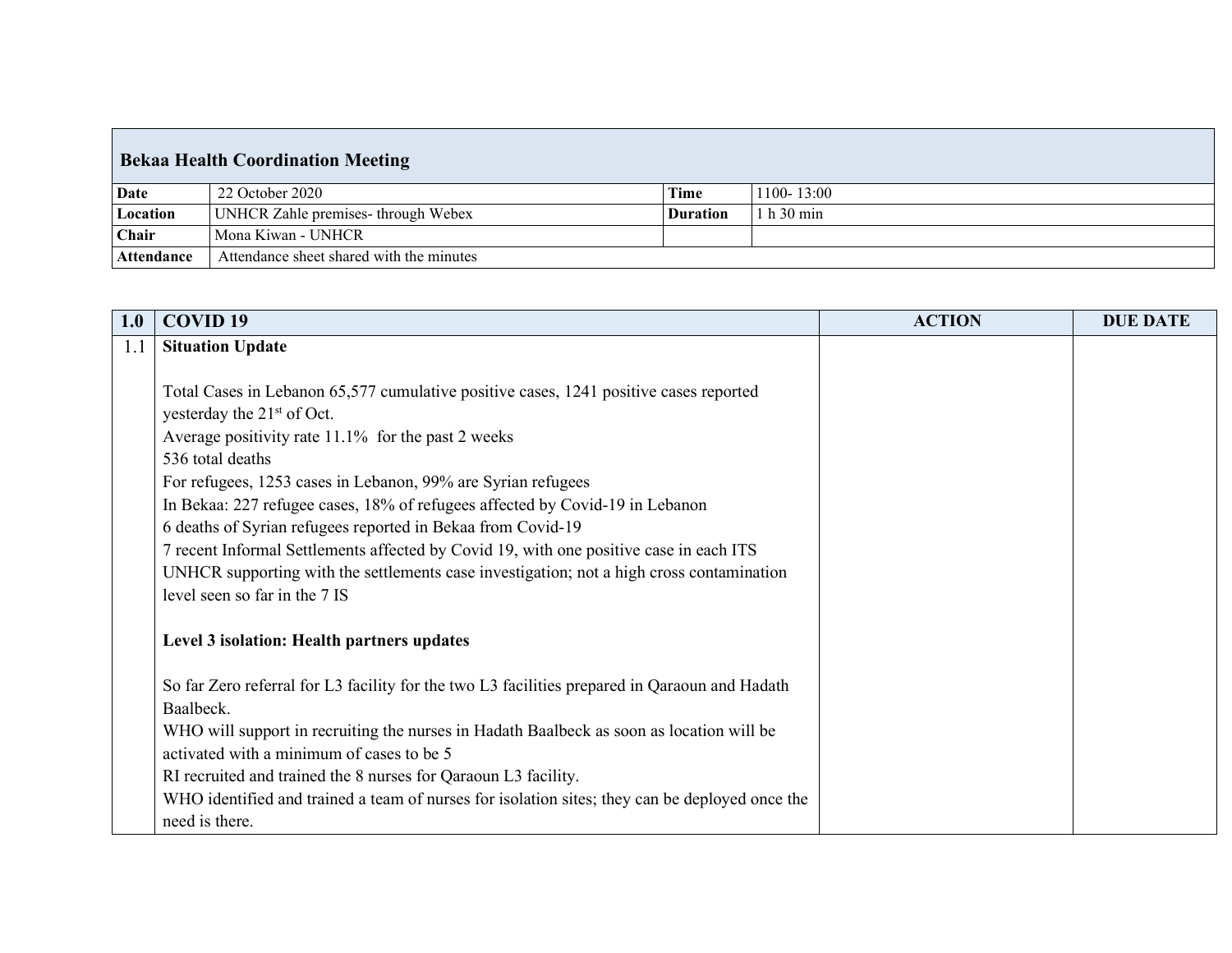| Hospitals preparedness for COVID 19: testing and hospitalization                                                                                                                                                                                                                                                                                                                                                                                                                                                                                                                                                                                                                                                                                                                                                                                                                                                                        |                                                                                                                                          |
|-----------------------------------------------------------------------------------------------------------------------------------------------------------------------------------------------------------------------------------------------------------------------------------------------------------------------------------------------------------------------------------------------------------------------------------------------------------------------------------------------------------------------------------------------------------------------------------------------------------------------------------------------------------------------------------------------------------------------------------------------------------------------------------------------------------------------------------------------------------------------------------------------------------------------------------------|------------------------------------------------------------------------------------------------------------------------------------------|
| Private sector is vigilant about integrating Covid-19.<br>-Al Mayyas Hospital- opened a Covid-19 department- 8 simple beds and 2 ICU beds open.<br>-Bekaa Hospital is opening a Covid ward in 2 days.<br>-Tel Chiha Hospital has a plan for that as well.<br>- Riyak Hospital opened Covid-19 section, 10 simple beds and 10 ICU beds.<br>*UNHCR did an assessment last week for the Hospital to support with additional 5 ICU beds.<br>Financial challenges and lack of human resources exist still. Hospitals reporting challenges in<br>that they are unable to procure equipment for ICU beds.<br>*Moreover, UNHCR supported Baalbeck Hospital in additional 10 ICU beds that will be ready<br>in the upcoming couple of days. The hospital will have a total of 21 ICU beds. No dialysis<br>capability.<br>The need for ICU beds is reported and issues of access to ICU beds is experienced by Lebanese<br>and Refugees patients. | <b>Baalbeck Governmental Hospital</b><br>has plan for dialysis possibility<br><b>UNHCR</b> will support Riyak<br>Hospital in 5 ICU beds. |
| WHO reported per MoPH that there are currently 68 regular beds for Covid and 15 ICU beds<br>across 4 hospitals in Bekaa. Regular beds are 50% occupied, ICU beds are 100% occupied.<br>For the referral pathway for isolation sites, WHO shared a draft in last health sector meeting.<br>Discussions are ongoing with all relevant stakeholders to identify the challenges and available<br>gaps and further fine tune the roles of each entity involved.                                                                                                                                                                                                                                                                                                                                                                                                                                                                              |                                                                                                                                          |
| There is a total of 7 hospitals however in the Bekaa for Covid-19 patients:<br>Rayak Hospital, Dar El Amal Hospital, Baalbeck GVT Hospital, MSF Hospital in Barelias, Al<br>Mayyas Hospital, Zahle Governmental Hospital, Machghara Hospital.                                                                                                                                                                                                                                                                                                                                                                                                                                                                                                                                                                                                                                                                                           |                                                                                                                                          |
| For Syrian refugees UNHCR is contracted so far with Dar El Amal, Zahle Gvt Hospitals and<br>Baalbeck Gvt Hospital for PCR and admission.                                                                                                                                                                                                                                                                                                                                                                                                                                                                                                                                                                                                                                                                                                                                                                                                |                                                                                                                                          |
| MSF Barelias Hospital: patients are only approaching when they need ICU and not regular<br>admission; the delay of arrival could increase mortality rate. Majority of cases are Lebanese,                                                                                                                                                                                                                                                                                                                                                                                                                                                                                                                                                                                                                                                                                                                                               |                                                                                                                                          |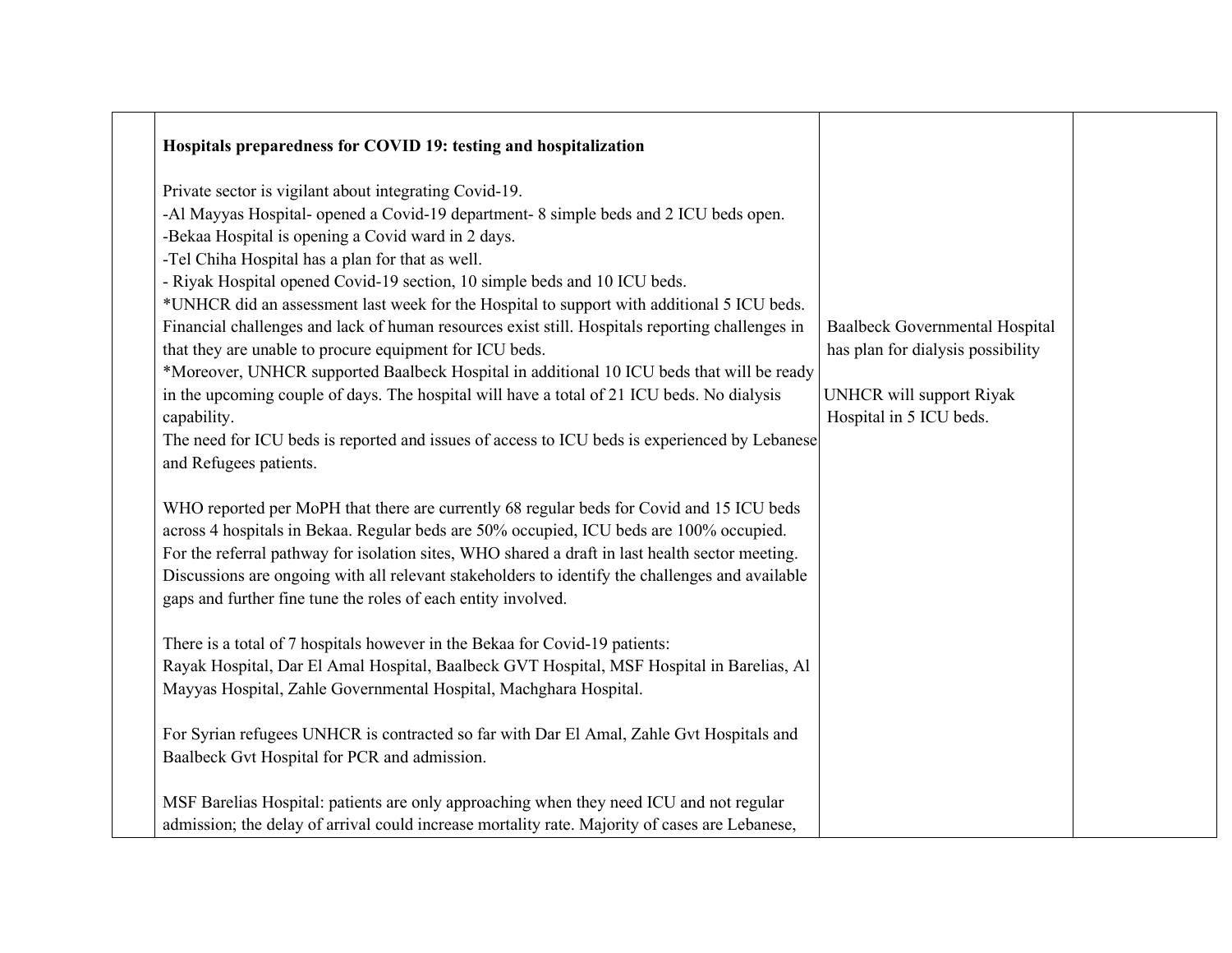| Access to vaccination, SRH, chronic medicines, and other programs                                                                                  |                                                           |                 |
|----------------------------------------------------------------------------------------------------------------------------------------------------|-----------------------------------------------------------|-----------------|
| 2.0 Health Partners' Programs Updates                                                                                                              | <b>ACTION</b>                                             | <b>DUE DATE</b> |
| ICU beds capacity in the Bekaa- ICU beds currently 100% occupied.                                                                                  |                                                           |                 |
| <b>Gaps and needs</b>                                                                                                                              |                                                           |                 |
|                                                                                                                                                    |                                                           |                 |
| Mental Health Working Group took place on Tuesday the 20 <sup>th</sup>                                                                             |                                                           |                 |
| MdM Outreach Team provided anxiety awareness sessions amid Covid-19 in Baalbeck.                                                                   | used by all OVs and CHVs                                  |                 |
| <b>MH</b> interventions for COVID 19                                                                                                               | and CHVs so to be reviewed and                            |                 |
|                                                                                                                                                    | key messages to be used by OVs                            |                 |
| They distributed masks through MMUs and awareness on how to wash those masks.                                                                      | -MTI and IMC to kindly extract                            |                 |
| preventive measures.                                                                                                                               | their contacts"                                           |                 |
| MdM community outreach teams in North Bekaa provide awareness sessions on Covid-19                                                                 | with suspected or confirmed<br>COVID-19 and management of |                 |
|                                                                                                                                                    | guidelines "Home care for patients                        |                 |
| Possibility for refresher training through partners by WHO for CHVs and OVs about PPEs.                                                            | -UNHCR will share WHO                                     |                 |
|                                                                                                                                                    |                                                           |                 |
| doing tests and considered a threat when arriving to ISs, IMC will report to UNHCR Protection<br>Officer and UNHCR PHU should this become a trend. | session on PPEs use and safe<br>disposal                  |                 |
| IMC reported that some families crossing Lebanese-Syrian borders in North Bekaa are not                                                            | need to be trained for a refresher                        |                 |
| the PCR tests as well.                                                                                                                             | number of OVs and CHVs who                                |                 |
| Refugees reported that MoPH hotline is unreachable, refugees reported difficulty paying for                                                        | IMC and MTI to summarize                                  |                 |
| different partners                                                                                                                                 |                                                           |                 |
| Spreading awareness about Covid-19 ongoing by the health OVs and CHV managed by                                                                    |                                                           |                 |
| preparedness and response                                                                                                                          |                                                           |                 |
| Community Health Volunteers engagement in COVID 19: role in prevention &                                                                           |                                                           |                 |
|                                                                                                                                                    |                                                           |                 |
| No dialysis capacity-referral takes 2-3 days, difficulty referring to external ICUs as well.                                                       |                                                           |                 |
| they admit all nationalities however, most admission is form Barelias and surrounding areas.                                                       |                                                           |                 |